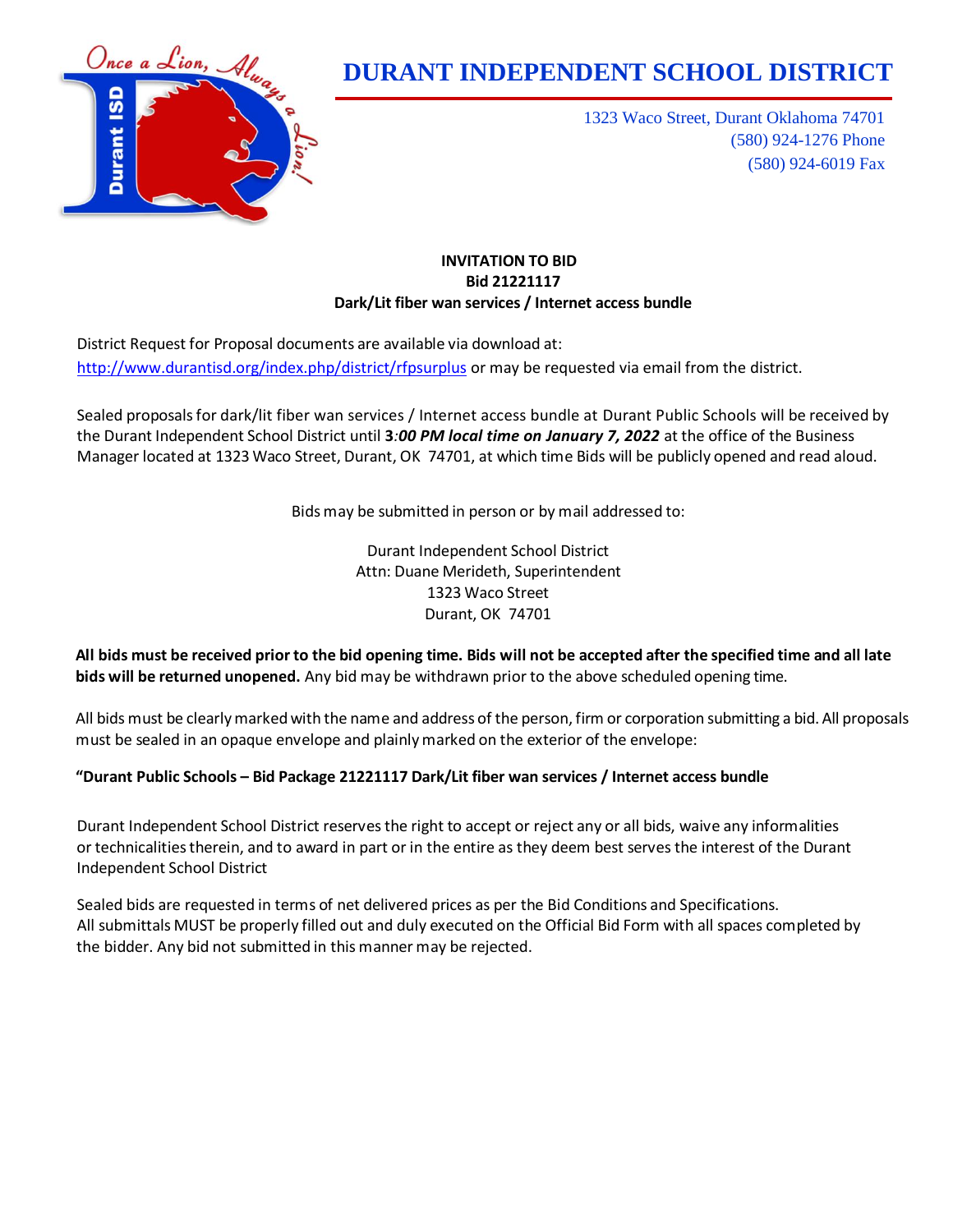

1323 Waco Street, Durant Oklahoma 74701 (580) 924-1276 Phone (580) 924-6019 Fax

## **Dark/Lit fiber wan services / Internet access bundle**

## GENERAL BID CONDITIONS AND INSTRUCTIONS

- I. GENERAL
	- A. AWARD OR REJECTION

Bidders shall prepare their submission in compliance with the instructions in this package and **ALL BIDS MUST BE SUBMITTED ON THE BID PROPOSAL FORMS PROVIDED IN THIS PACKAGE**. Failure to do so may result in disqualification of your bid.

Durant Independent School District (the "District") reserves the right to reject any or all bids. Bid award will not necessarily be made on the basis of price alone; suitability to purpose, design, quality, past service, ability of vendor to deliver in a timely manner, or any other factor deemed to be in the best interest of the District may also be considered. The District shall be the sole judge of these factors. In all instances, the decision rendered by the District shall be final and not subject to contest by others.

The award of the bid(s) will be made on a TOTAL BID BASIS or by individual bid packages. Each Bid Package Price offered shall include all costs associated with freight, delivery.

Quantities ordered will meet or exceed quantities specified. Prices will be subject to renegotiation if quantities ordered are less than specified.

Bids shall remain open and valid and subject to acceptance for thirty (30) days after opening date unless otherwise stipulated.

B. WAIVER

#### **The District reserves the right to waive any irregularities held to be within the scope of the law.**

C. INTERPRETATIONS OR CHANGES

Changes, by the district, in the model specified for quality level purposes and/or specifications presented in the bid package shall be made by written notice of change and will be e-mailed to vendors holding contract documents. All changes will become part of the purchase order contract by this reference, and all bidders shall be bound by such change, whether or not it was received by the bidder.

Should a Bidder find discrepancies, errors, or omissions in the documents, the bidder shall notify the District no later than ten (10) days prior to the date of the bid opening.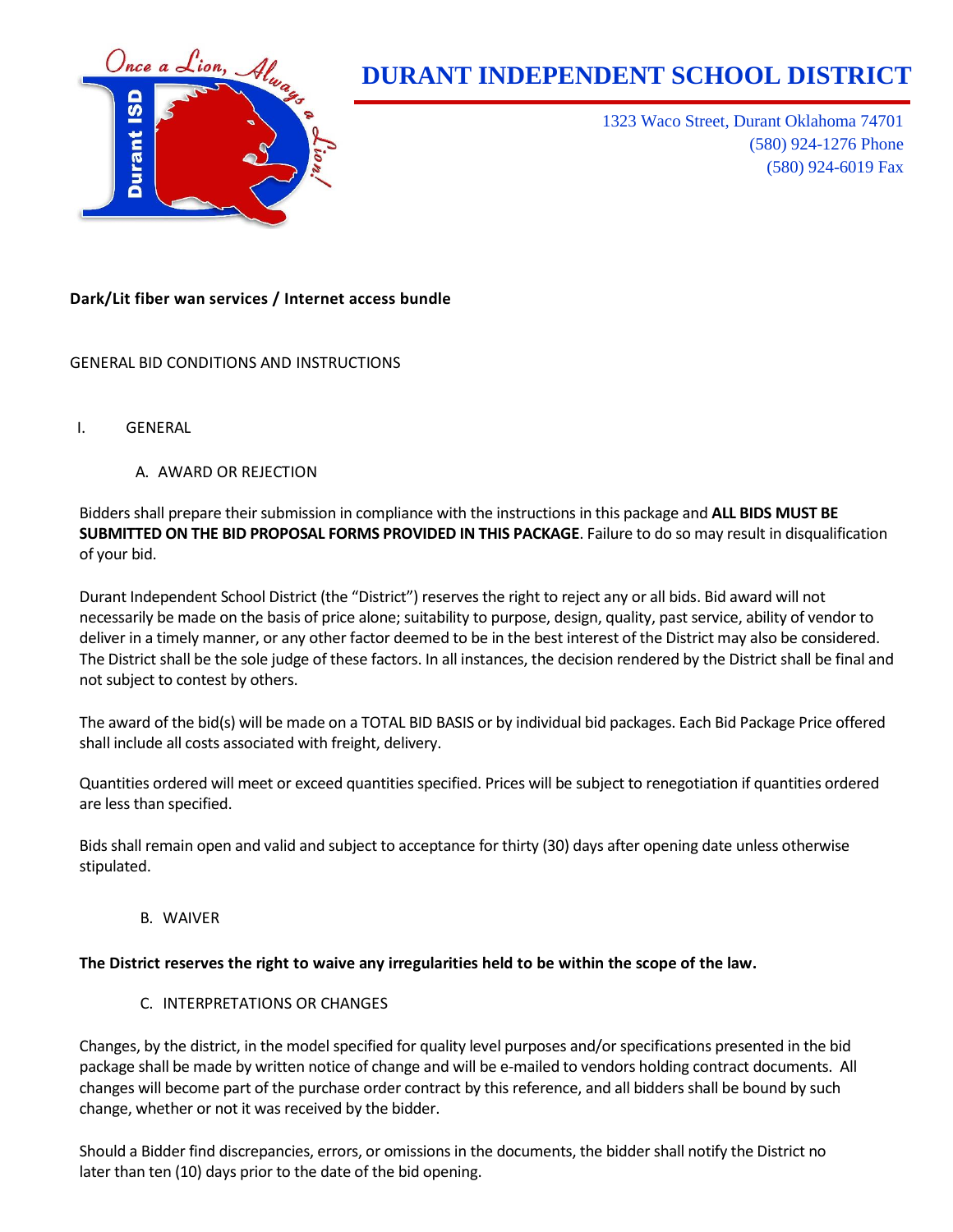#### D. WITHDRAWL OF BID

Bids may be withdrawn by the vendor, prior to the stated time of opening, but may not be withdrawn for a period of thirty (30) days.

#### E. FORCE MAJEURE

The parties to any enduring purchase order contract shall be excused from performance thereunder during the time and to the extent that they are prevented from obtaining goods of performing services by acts of God, fire, strike, loss or shortage of transportation, facilities, lockout, power failure or reduction, commandeering of materials, products, plants, or facilities by the government, provided that: Satisfactory evidence thereof is presented to the District, and provided that it is satisfactorily established that the non- performance was not due to the fault or negligence of the party not performing. The scheduled completion date stipulated in the purchase order contract shall be adjusted by a period of time equal to such time lost because of the stated condition.

## F. TECHNICAL SPECIFICATIONS AND DRAWINGS

All Bid Proposal Forms and all related data that are to be included in your bid are included with this package as received.

It is the bidder's responsibility to obtain and verify all information required to bid, prior to submission of your bid. To claim you did not know or did not understand is unacceptable.

No objections with regard to the application, meaning, or interpretation of these specifications will be considered after the closing date of subject bid.

## G. VERIFICATION

The successful vendor(s) shall furnish, deliver, and verify the proper functioning of the units in the quantities as designated by the District purchase order. All materials, supplies or services furnished under the contract shall be in accordance with the specifications or the sample furnished by the bidder and accepted by the District. Materials or supplies which are not in accordance and conformity with such specifications shall be rejected.

#### H. PURCHASE ORDER

The successful bidder(s) shall be furnished a purchase order with the School District's billing instructions on the purchase order. If multiple purchase orders are required, the total of all purchase orders shall equal the bid total.

#### I. ASSIGNMENT

The Bidder shall not assign or transfer any or all of its rights, burdens, duties or obligations without the prior written consent of the District.

The District will pay their non-discounted portion of invoiced amount upon delivery of 100% of the equipment and for each phase in the event the project requires multiple phases. The District reserves the right to withhold the nondiscounted portion of the invoices amount until a "Punch List," provided by the successful bidder, has been completed and signed off by the District (i.e. Protection against Freight Claims, etc.).

#### II. QUALITY

Bids are requested on this inquiry in accordance with brands, specifications, and/or testing as indicated in the written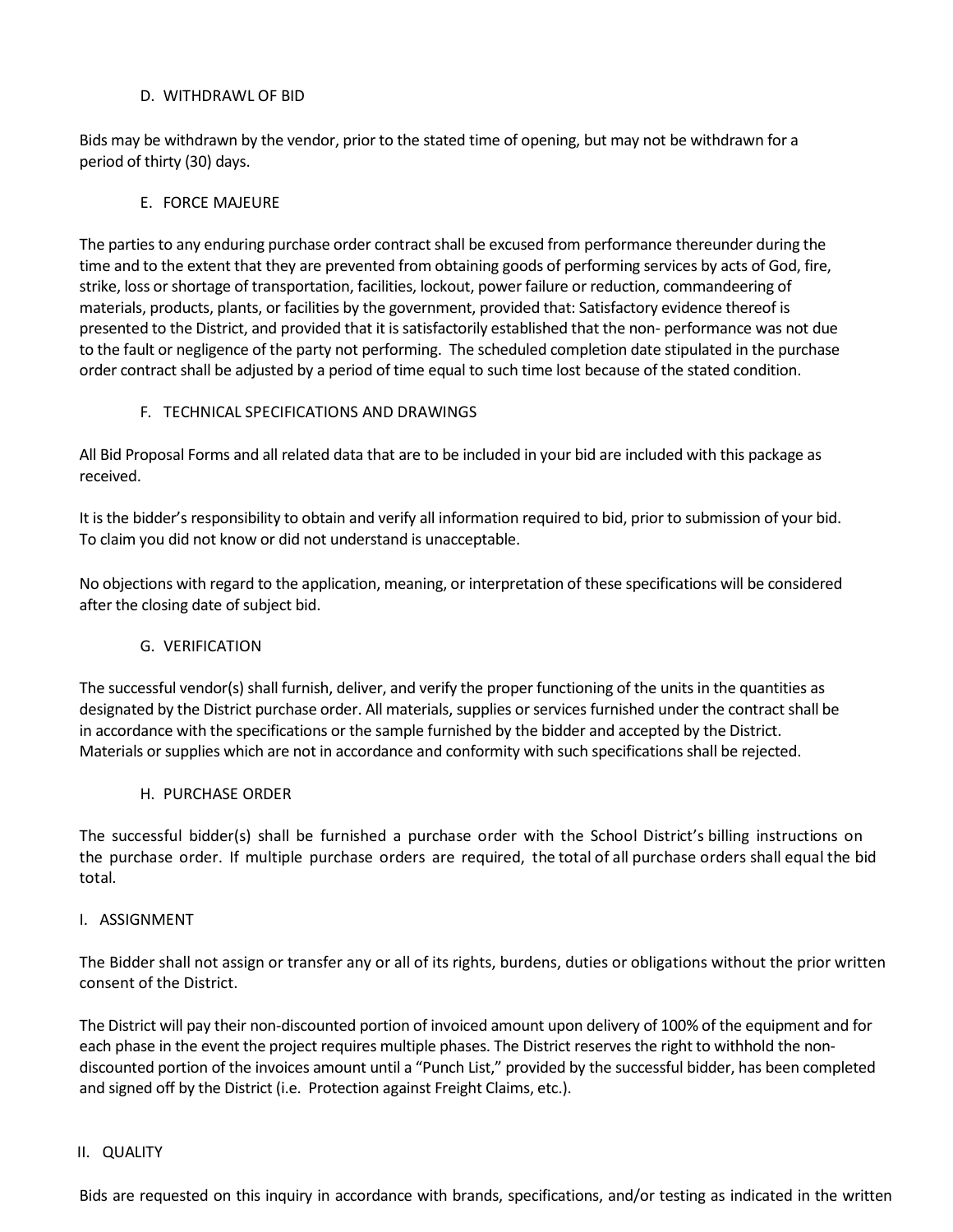Specifications.

#### III. SERVICE

#### A. BIDDER REFERENCES

Bidding firms that have not done projects for Durant Public Schools must ensure the bid is accompanied by a history of the bidding firm and three (3) customer references (include name and phone number of contact person or persons) to help indicate the bidder's fitness as an acceptable source for this equipment and their ability to provide service for any awarded items.

## B. SERVICE RESPONSE

Bidder must be available to respond to the District's request for service by physically being at the school's site within 24 hours of the request.

Successful bidder MUST have a Project Management Team to oversee the process from order entry and delivery to replacements due to freight damage.

\*The Project Management Team shall be responsible for: tracking all awarded products through the manufacturing process; regularly updating the project time line via telephone, e-mail, or fax (District's communication preference) – track all carriers to assure an on time pre-scheduled delivery; contracting with professional delivery service.

## C. DELIVERY

Delivered products shall be shipped for inside delivery and coordinated with the District over a 25-day work window.

#### IV. PRICING

## A. SUBMISSION

All bids shall be submitted in a sealed envelope and delivered to the District marked "Durant Public Schools –Bid Package 21221117 Dark/Lit fiber wan services / Internet access bundle, Attn: Duane Merideth, Superintendent, 1323 Waco Street, Durant, OK 74701".

Bids received after January 7, 2022 3:00 PM will be returned unopened.

Bids shall be clearly marked on the outside of the envelope, along with the time the bid is due.

**All prices or notations must be typed, written in ink or computer generated on the Form of Proposal provided.** Any corrections that are made must be made before the proposals are opened. No oral or telegraphic modifications will be considered.

**Bids must meet the attached specifications. Any exceptions and/or modifications must be noted and fully explained. No exceptions.**

## B. TAX

Bid prices should NOT include sales tax. The District is exempt from the payment of Federal Excise Taxes and Oklahoma Sales Tax. The District shall provide a Tax Exempt Certificate to the winning bidder.

#### C. ADDITIONAL CHARGES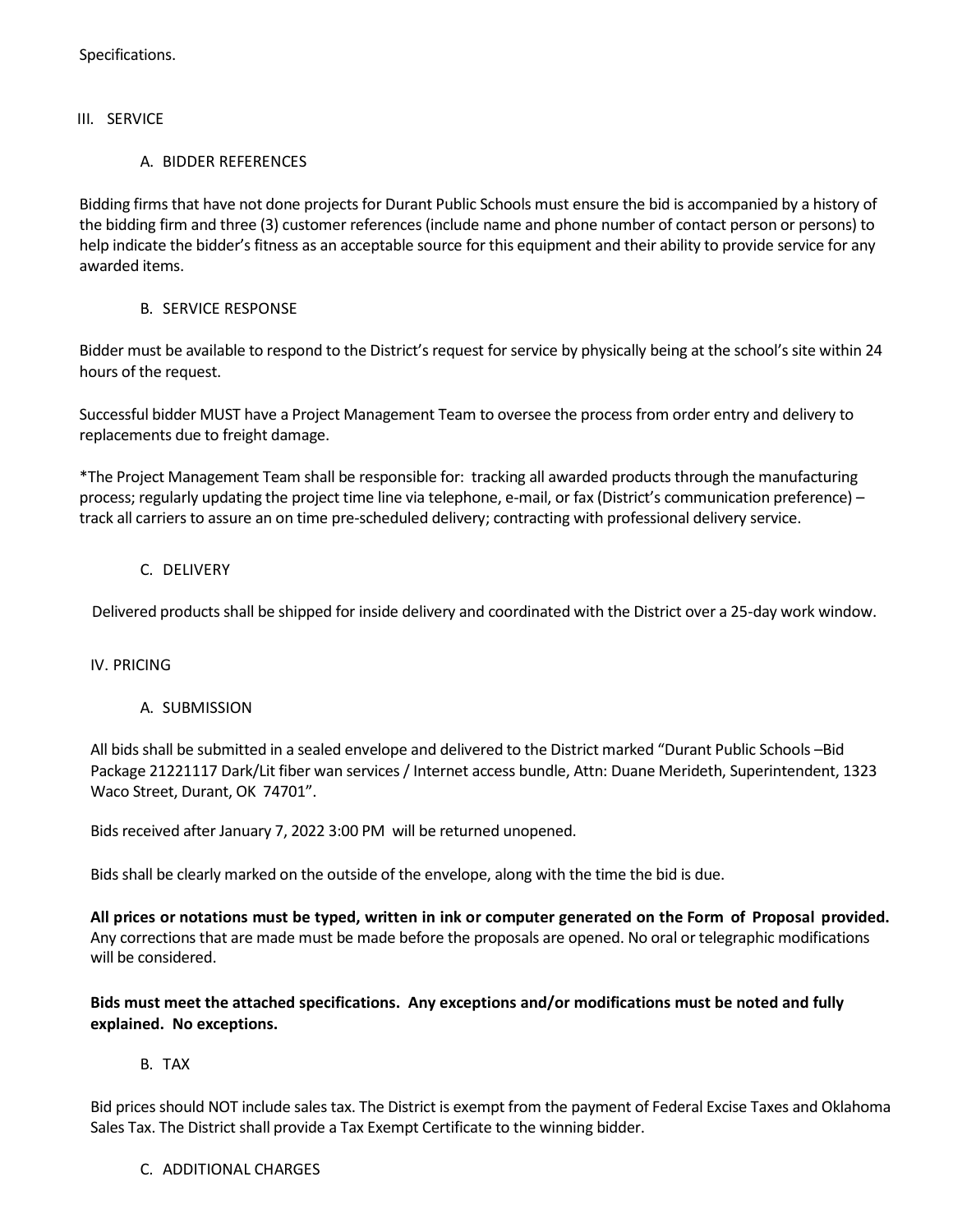No charge of containers, packing or any other purpose will be allowed over and above the prices bid. V. DELIVERY

# A. FREIGHT CHARGES

Prices shall be FOB Destination/ District campus located at 1323 Waco Street, Durant, OK 74701

## B. FREIGHT DAMAGE

**The bidder is responsible for the filing of all Freight Damage related claims.** The District has up to ten (10) days after delivery of awarded products by the freight carrier in which to notify the bidder of said damage. All freight damage is the sole responsibility of the bidder, and the District is exempt from any replacement costs and/or **paperwork** due to said freight damage.

## VI. HOLD HARMLESS AND INDEMNITY

## A. INSURANCE

The District reserves the right to require evidence of Public Liability Insurance in an amount not less than \$1,000,000.00 for one (1) person injured in and one (1) accident, naming the District, its officers or agents, as an additional insured. A Certificate of Insurance will be required in such cases.

## B. SAFETY

All equipment and supplies furnished shall meet all applicable regulations of the prevailing codes and applicable safety regulations of the Division of Industrial Safety of the existing State Health and Safety Codes.

## C. DEFENSE

The vendor shall assume the defense of and shall pay, indemnify, and save harmless the District, its agents and employees, from all suits, actions, claims, damages, losses, and costs of every kind and description to which they or their agents or employees may be subjected by growing out of any act of commission or omission by the vendor, its agents or employees, or its subcontractors.

Said defense will be applicable in connection with any activity, including any removal, relocation, construction, installation, maintenance work, service or operation being undertaken or performed by or for the vendor whether on or off the site or any portion thereof, whether such suits, actions, claims, damages by its agents and employees, or by other persons, corporations, or legal entities to whom the District or its agents and employees may be liable.

## D. ASSIGNMENT

The bidder shall not assign or transfer by operation of law or otherwise any or all of these rights, burdens, duties, or obligations without the prior written consent of the surety on the contract bond and the District.

The undersigned acknowledges receipt of these General Bid Conditions and Instructions and understands that the District's Board of Education reserves the right to reject any and all bids and/or waive any irregularities or informalities in the bidding process.

I acknowledge receipt of addendums, if any, as follows:

Name of Company:

Address:

Signed by: Title: Date: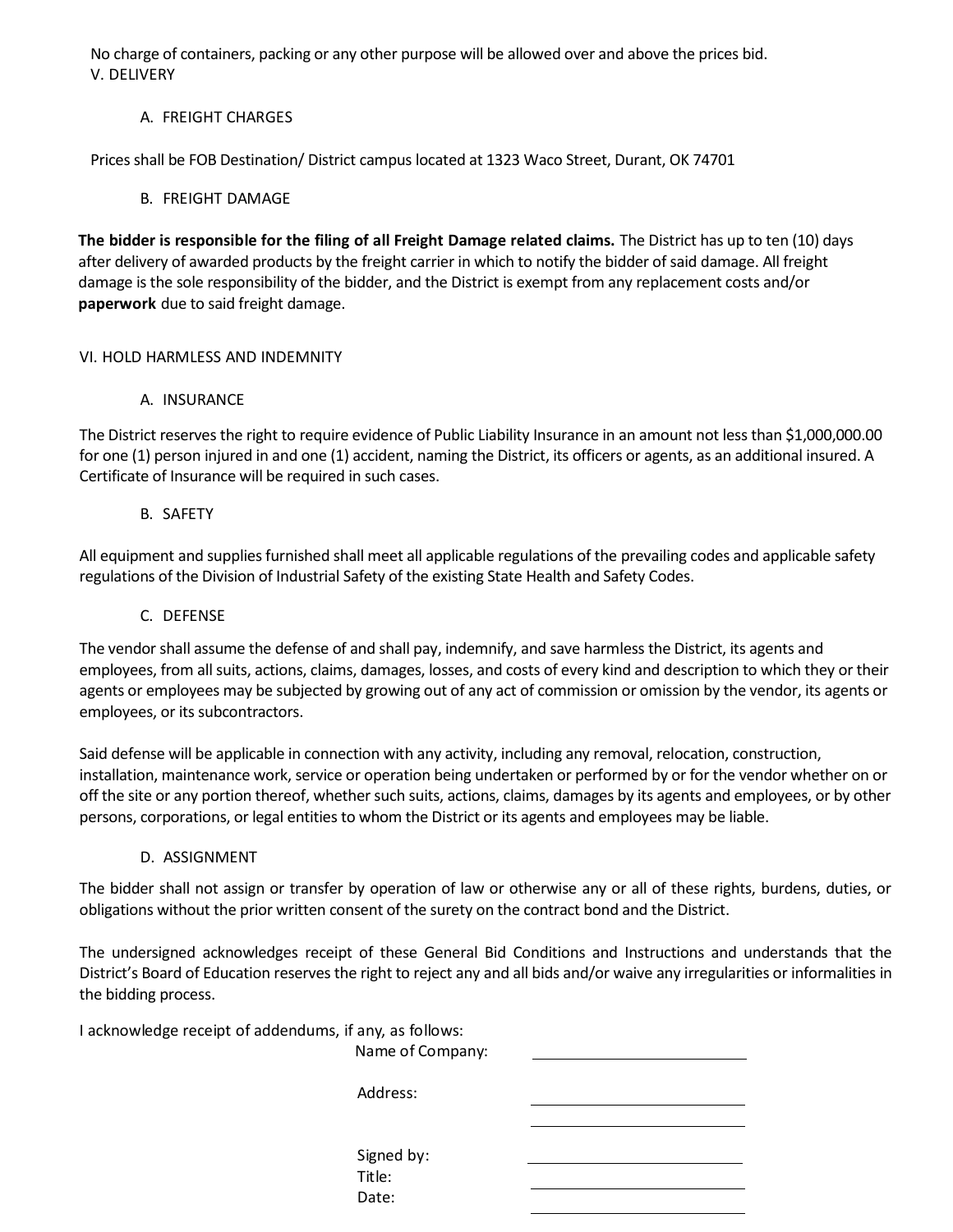

1323 Waco Street, Durant Oklahoma 74701 (580) 924-1276 Phone (580) 924-6019 Fax

**EQUIPMENT Specifications Durant Public Schools E-Rate Bid Package 21221117 Dark/Lit fiber wan services / Internet access bundle**

## **General Specifications For Items**

## **Summary**

This project is to provide either dark or lit fiber wan services/Internet access bundle, with pricing reflecting a ten (10) year commitment. All cat 1 equipment and maintenance should be included as part of the bid. Provider shall use commercially reasonable efforts to provide the Services to Customer 24 hours per day, seven days per week. The fiber will be 2 strands from each location listed below, back to the Administration Building, located at 1323 Waco Street, Durant, OK. Pricing should reflect minimum wan bandwidth of 10Gbps and minimum dedicated Internet bandwidth of 2Gbps. Project is contingent upon receiving E-rate funds for the 2021-2022 E-rate year.

## **Specifics**

Durant High School – 950 Gerlach Drive, Durant, OK 74701 Durant Middle School – 802 W Walnut Street, Durant, OK 74701 Durant Intermediate School – 1314 Waco Street, Durant, OK 74701 George Washington Elementary – 400 Gerlach Drive, Durant, OK 74701 Northwest Heights Elementary – 1715 University Blvd, Durant, OK 74701 Robert E. Lee Early Childhood Center – 824 W Louisiana Street, Durant, OK 74701 Washington Irving Elementary – 812 W Locust, Durant, OK 74701 Durant Vision Academy – 3916 W University Blvd, Durant, OK 74701 Durant Schools Transportation Department - 304 S 22<sup>nd</sup> Ave, Durant, OK 74701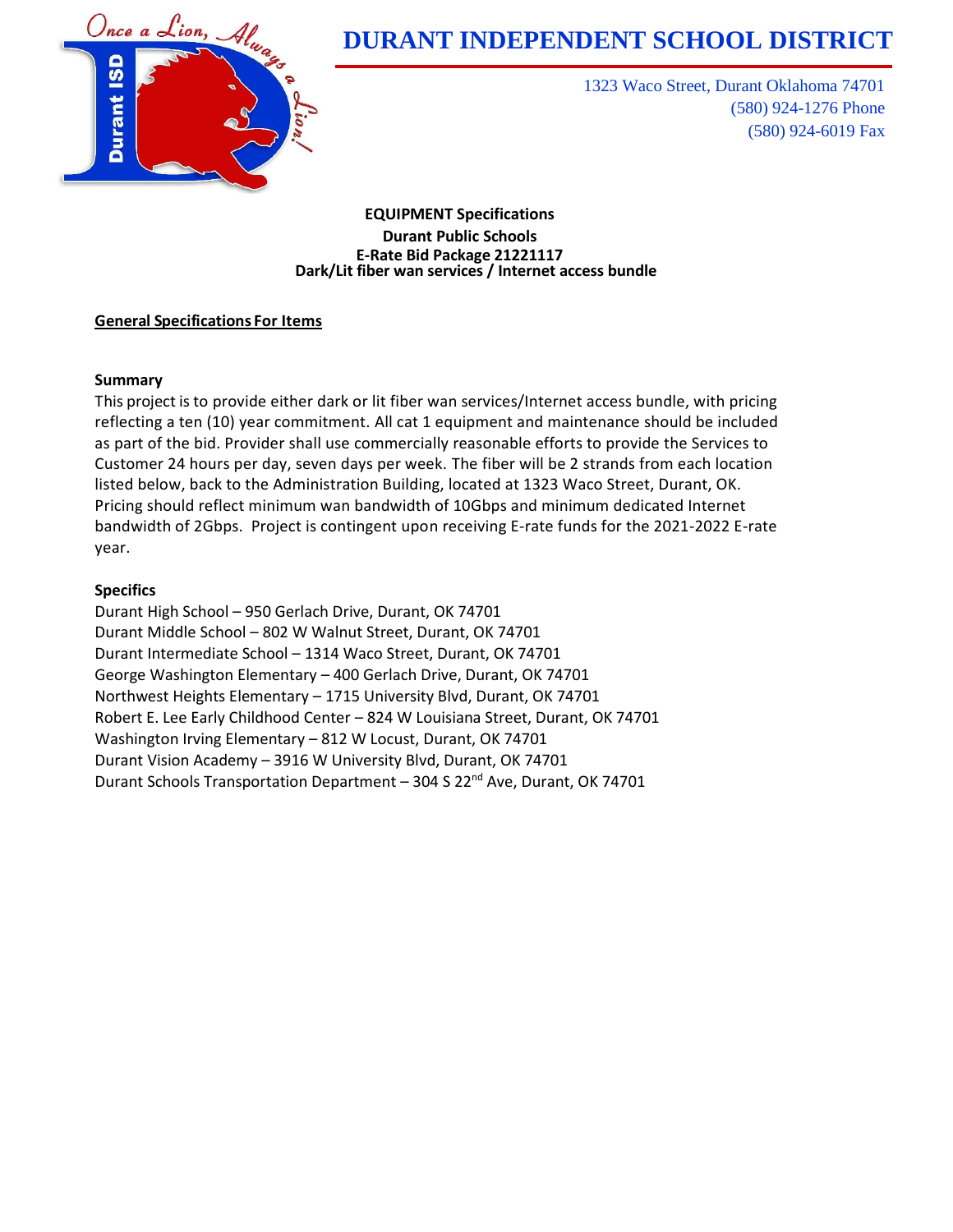

1323 Waco Street, Durant Oklahoma 74701 (580) 924-1276 Phone (580) 924-6019 Fax

## **Form of Proposal Bid Package 21221117 Dark/Lit fiber wan services / Internet access bundle**

Please complete the information requested below and submit an attached detailed proposal. The proposal must list specific hardware quantities for e-rate compliance.

| Description             | Ineligible      | <b>Total Dark Fiber</b> | Ineligible Lit Fiber | <b>Total Lit Fiber Cost</b> |
|-------------------------|-----------------|-------------------------|----------------------|-----------------------------|
|                         | Dark Fiber Cost | Cost                    | Cost                 |                             |
| <b>DHS</b>              |                 |                         |                      |                             |
| <b>DMS</b>              |                 |                         |                      |                             |
| DIS                     |                 |                         |                      |                             |
| GW                      |                 |                         |                      |                             |
| <b>NWH</b>              |                 |                         |                      |                             |
| <b>REL</b>              |                 |                         |                      |                             |
| $\overline{\mathsf{S}}$ |                 |                         |                      |                             |
| <b>DVA</b>              |                 |                         |                      |                             |
| <b>DSTD</b>             |                 |                         |                      |                             |

Total Cost for Dark Fiber Wan / Internet Access Bundle - \$

Total Cost for Lit Fiber Wan / Internet Access Bundle - \$

Bidder's Name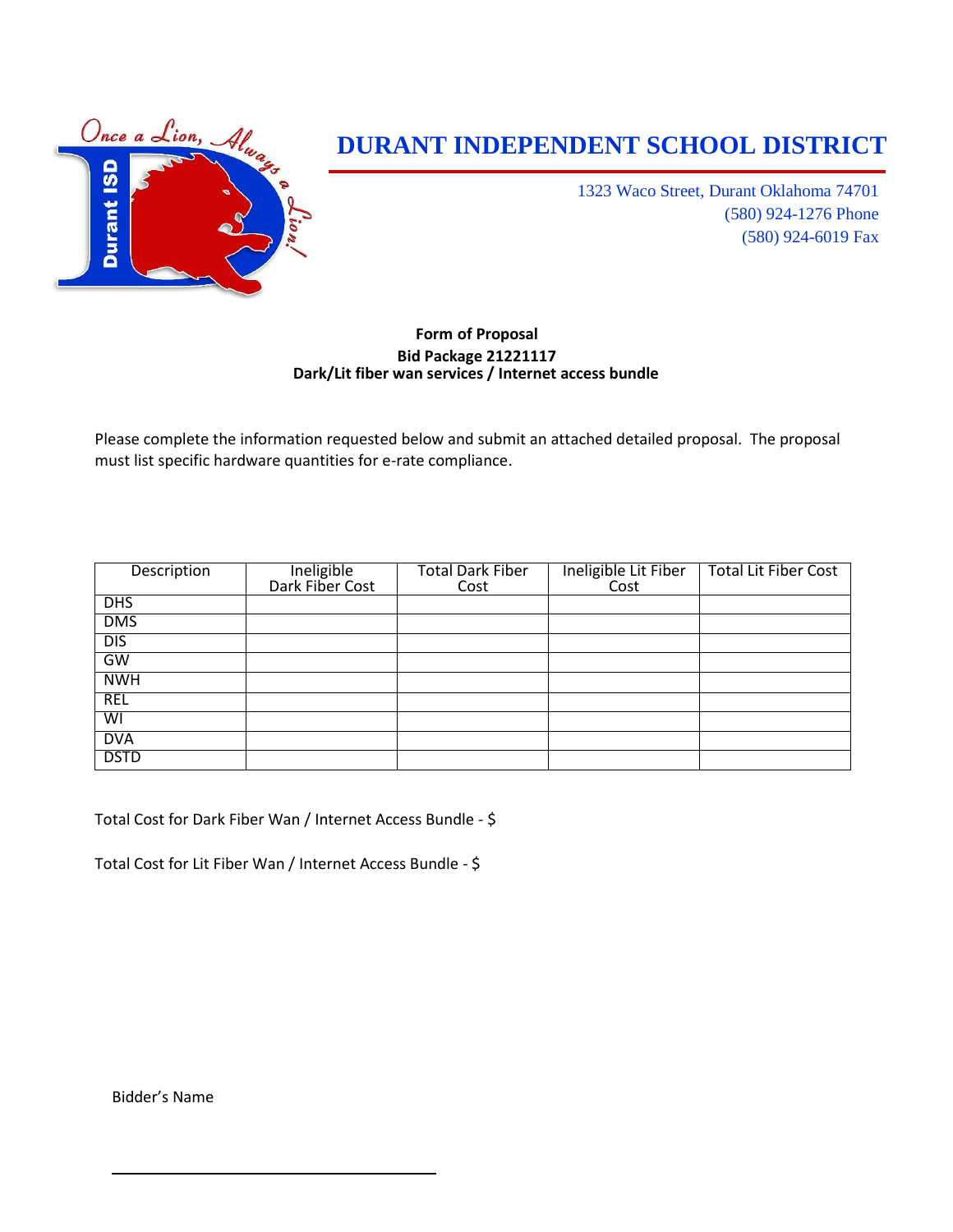## **Attachment 1**

## **UNIVERSAL SERVICE (E-RATE) REQUIREMENTS**

To warrant consideration for an award of contract resulting from this Request for Proposals, vendors must agree to participate in the Universal Service Support Mechanism for Schools and Libraries (commonly known as the "E-rate" program) as provided for and authorized under the federal Telecommunications Act of 1996 (47 U.S.C. § 254 "Universal Service"). Vendors acknowledge that any contractual relationship resulting from this solicitation of proposals may be partially or entirely dependent upon the successful receipt of Universal Service Fund ("E-rate") subsidies. To ensure compliance with all applicable E-rate regulations, program mandates and auditing requirements, vendors must comply with the following:

## **E-rate Knowledge**

Vendor shall have, at a minimum, a working knowledge of how the E-rate Program works and what it requires the Vendor to do.

## **E-rate Registration**

Vendor shall submit with its proposal a valid Service Provider Identification Number ("SPIN") and a valid Federal Communications Commission Registration Number ("FCCRN").

## **E-rate Participation**

Vendor agrees to participate in the E-rate Program and to cooperate fully and in all respects with the District, the Universal Service Administrative Company ("USAC"), the Federal Communications Commission, and any other agency or organization with a role, now or in the future, in administering the E-rate Program. Vendor's cooperation is necessary to ensure that the District receives all of the E-rate funding for which it has applied and to which it is entitled in connection with Vendor's services and/or products.

• Recourse Against Vendor for Failure to Cooperate

Vendor agrees that if the District is unable to receive funding for which it applied or is otherwise entitled to receive due to the Vendor not cooperating and/or providing requested documentation, Vendor will be liable to the District for the amount that the District was unable to collect from USAC due to Vendor's failure to cooperate and/or provide requested documentation.

#### **Lowest Corresponding Price**

The Lowest Corresponding Price Rule ("LCP Rule"), 47 CFR § 54.511 (b), prohibits Vendor from ever charging the District more for E-rate eligible goods or services than it charges similarly situated non-residential customers for similar goods or services, unless it can prove that the lowest corresponding price ("LCP") is not "compensatory."

- The District is not obligated to ask for the LCP; it must receive it.
- Upon request, Vendor agrees to provide to the District, in electronic form, all of the information necessary to determine what the LCP is or, at a particular time, was.
- If, at the time of delivery, the LCP is lower than the agreed-upon price, Vendor must charge the LCP. If it is determined that the Vendor did not charge the LCP, Vendor agrees to correct the billing and return any monies to the District that were paid due to the Vendor's violation of the LCP Rule.
- Promotional rates that Vendor offers for a period of more than 90 days must be included among the comparable rates upon which the LCP isdetermined.
- There is a rebuttable presumption that rates offered within the previous three years are still compensatory.
- Vendor may not avoid the LCP Rule by arguing that none of its non-residential customers are identically situated to the District or that none of its contracts cover goods or services identical to those sought by the District.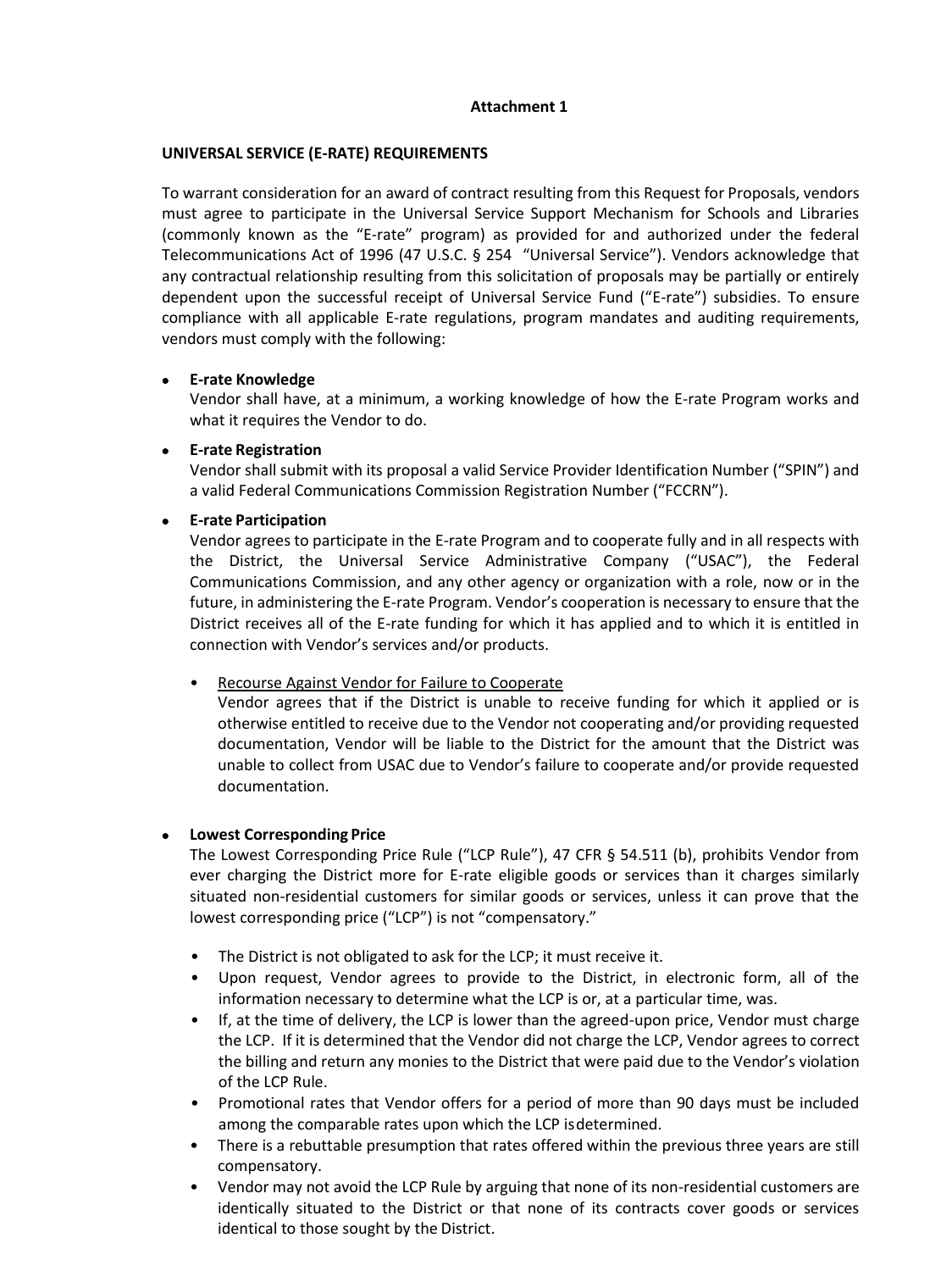The FCC will permit Vendor to charge the District more than the LCP only when it can prove to the agency that the LCP is not "compensatory" – i.e., that it will face demonstrably and significantly higher costs to provide its goods and/or services to the District than it would to provide similar goods and/or services to similarly situated non-residential customers. Some factors that could affect the cost of service are volume, mileage from facility, and length of contract.

## **E-rate Documentation**

Vendor shall provide to District staff and/or the District's E-rate consultant, as directed and within a commercially reasonable period of time, all of the information and documentation that the Vendor has or that Vendor reasonably can acquire that the District may need to prepare its E-rate applications and/or to document transactions eligible for E- rate support.

# **Invoicing Procedures**

Vendor shall itemize, price, and invoice separately any materials or services that are ineligible for E-rate funding. Vendor must include the following information on all invoices to the District for E-rate eligible equipment and/or services:

- Date of invoice
- Date(s) of service
- Funding Request Number ("FRN")
- Vendor's signature on invoice attesting to the accuracy and completeness of all charges
- Detailed description of services performed and materials supplied that matches District's contract specifications, Form 470 and Form 471 descriptions of same
- Clear, concise breakdown of amount(s) to be billed to USAC (discounted portion of eligible charges) and amount(s) to be billed to the District (non-discounted amount of eligible charges)
- Invoice on Vendor's letterhead or on a Vendor-generated form
- District's Billed Entity Number
- District's Federal Communications Commission Registration Number
- Proper E-rate discount percentage as set forth by the applicable FRN and USAC funding commitment decision letter("FCDL")

## **E-rate Discounted Invoicing and ReimbursementProcesses**

Vendor shall, at the District's request, either (a) invoice the District only for the non-discounted amounts due on E- rate-approved transactions and simultaneously invoice USAC for the balance [Discounted Invoice Process] or (b) invoice the District in full for eligible products and services [Reimbursement or "BEAR" Process].

## • **Discounted Invoice Process**

• Invoicing

Within fourteen (14) days from the date that Vendor delivers to the District E-rate approved materials or services, when delivery of such services triggers a payment obligation under Vendor's contract with the District, Vendor must invoice the District for its share of the prediscount cost of those materials or services.

• Timely Filing

Vendor shall be solely responsible for timely filing invoices with USAC. Accordingly, Vendor understands and agrees that District will NOT be liable to Vendor and Vendor shall have no recourse against the District for any discounted amount that Vendor submits late to USAC for payment, if USAC refuses to pay the invoice due to late filing.

• Invoice Rejection

Vendor understands and agrees that District shall not be liable to Vendor and Vendor shall have no recourse against the District for any discounted amount that Vendor submits to USAC for payment if Vendor is at fault for USAC's refusal to pay; if the District is at fault, the District shall not be liable to Vendor and Vendor shall have no recourse against the District for the amount at issue until the District has exhausted its administrative remedies.

• District Approval

Before Vendor may submit an invoice to USAC for a service it provided or, in appropriate circumstances, will be providing to the District, Vendor must first submit a copy of that invoice to the District for its review and approval. The District shall not unreasonably delay or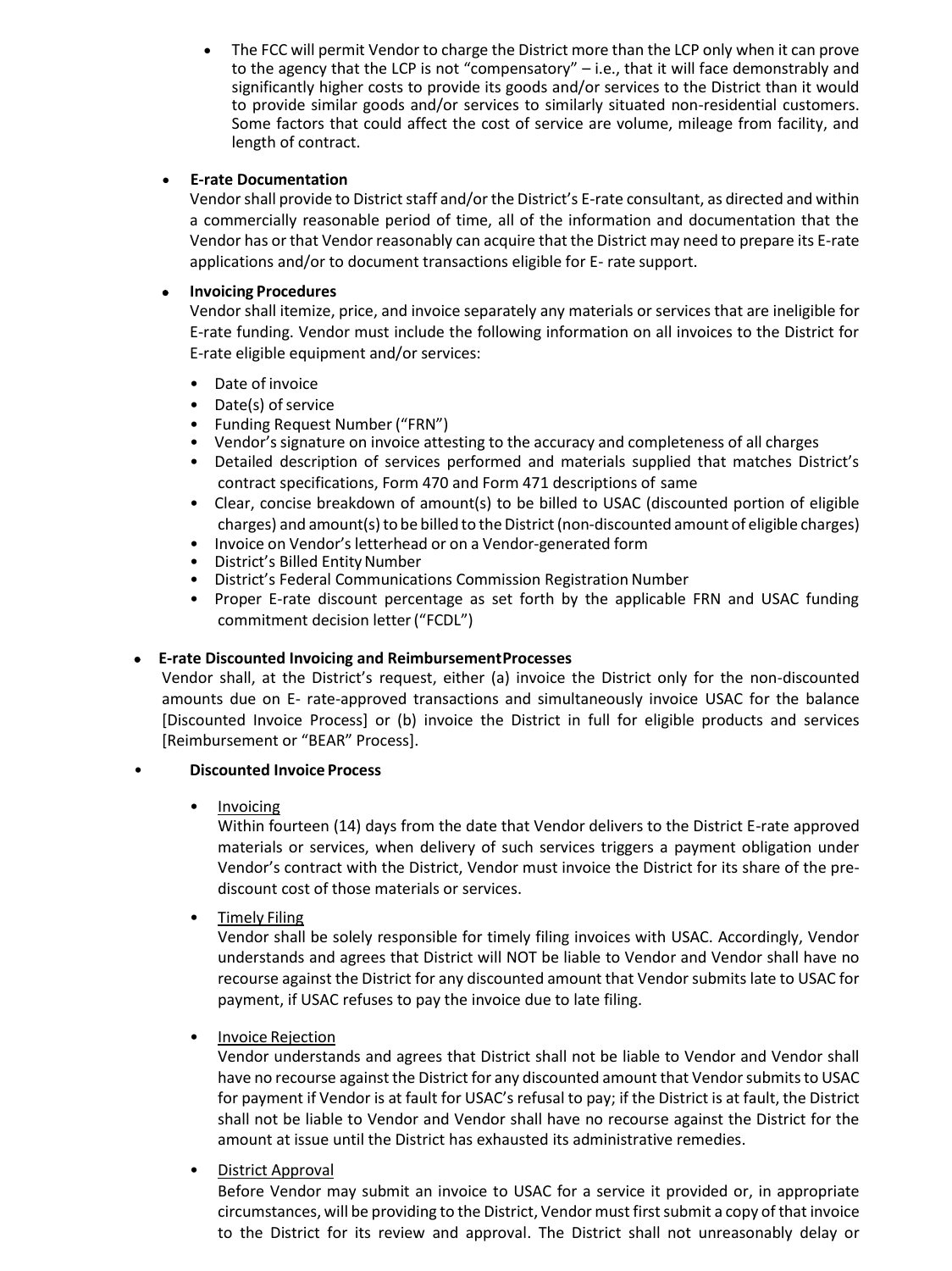withhold approval of Vendor's USAC invoices. As Vendor is solely responsible for timely filing invoices with USAC, it understands that it must submit invoices to the District sufficiently in advance of any USAC filing deadline to ensure that there will be adequate time remaining for it to meet the USAC filing deadline after the District has had a reasonable opportunity to review and approve them.

#### • **Reimbursement Process**

form.

- Service Provider Annual Certification Form Requirement
	- Vendor will, In accordance with E-rate Program rules, file a FCC Form 473 annually with USAC. Vendor understands that unless and until it files this form for a particular funding year, USAC will not process any FCC Form 472 ("BEAR") request from the District to reimburse it for the payments it has made already to Vendor for the non-discounted portions of its invoices for that year.
- Recourse Against Vendor for Failure to File its Annual Certification Form Vendor agrees that if the District cannot collect a reimbursement payment from USAC because of Vendor's failure to file a Form 473, Vendor will be liable to the District for the amount that the District was unable to collect from USAC due to Vendor's failure to file that

# • **Delayed E-rate FundingCommitment**

Vendor understands that, due to circumstances beyond the District's control, the District may not receive an E-rate funding commitment by the beginning of the E-rate funding year, July 1, for the services it intends to purchase from Vendor during that funding year.

• Retroactive Invoicing

When E-rate funding is approved, Vendor shall invoice USAC for the discounted amount the District is owed retroactive to July 1st of the funding year or to whenever approved service to the District began, whichever date is later.

## • **E-rate Audit and Document RetentionRequirement**

Vendor shall retain secure, easily retrievable electronic copies of all bids, quotes, records, correspondence, receipts, vouchers, delivery information, memoranda and other data relating to Vendor's services to the District. All such records shall be retained for ten (10) years following completion of services and shall be subject to inspection and audit by the District. In all subcontractor agreements for services, Vendor shall include a provision requiring the subcontractor to retain the same electronic records and allowing the District the same right to inspect and audit them as set forth herein.

In addition to the foregoing, Vendor will create, implement and enforce an internal E-rate audit process that ensures that Vendor complies with all E-rate program rules and regulations. This process must include the following:

- Separating ineligible project management and other professional services costs, if any, from other charges
- Where labor is involved, maintaining detailed, signed individual timesheets
- Ensuring that ineligible charges are not submitted to USAC
- Invoicing to USAC that is consistent with the contract and the applicable Forms 470 and 471
- Ensuring that services or products are not provided to the District without District's express written permission or official purchase authorization
- Ensuring that District-approved substitute services or products are prominently noted on invoices submitted to USAC and the District
- Ensuring, where applicable, that non-recurring services are provided prior to September 30th and recurring services provided prior to June  $30<sup>th</sup>$  of the relevant E-rate funding year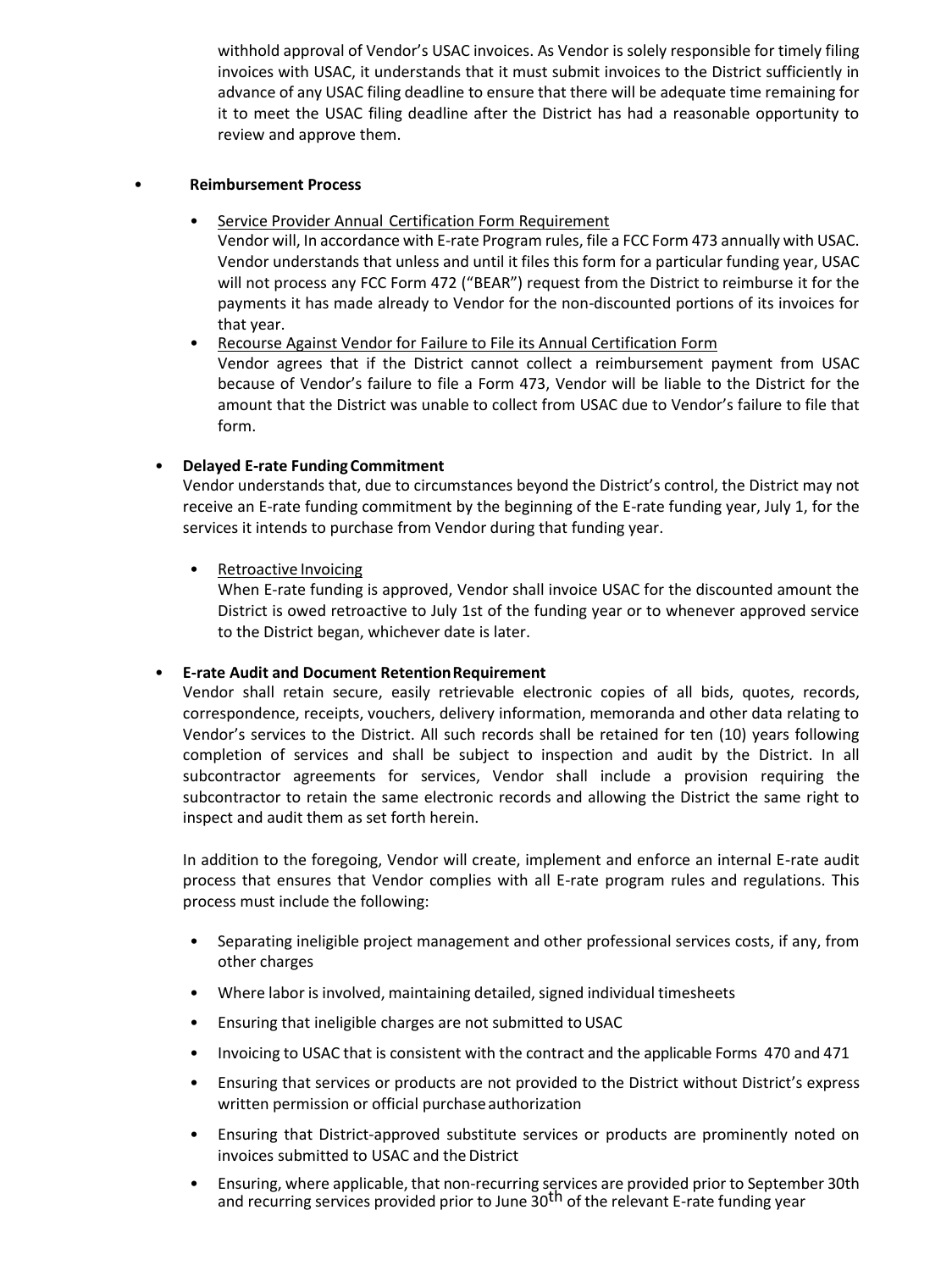- Creating and retaining supporting documentation sufficient to evidence that what was approved per the FCDL and provided to the District was actually provided to the District and when
- If E-rate eligible services and/or installation or equipment costs are included as part of a larger contract or service/equipment billing, support for the allocation of E-rate eligible amounts and reconciliation of that total to the total amountbilled
- If E-rate eligible services or equipment are allocated to multiple sites, support for the allocation consistent with the amount and locations identified in the Form 471
- Documenting that E-rate funded services were provided within the allowable contract period and program year
- Charging proper FRN(s)
- Ensuring that invoices and USAC forms are submitted to the District in a timelymanner
- Ensuring that USAC forms are filled out completely, accurately, and on time
- Maintaining a fixed asset list of E-rate-supported equipment provided to the District with detailed information for each item (model number, serial number, product description) and made available to the District in electronic format

#### **Contract Term Modification**

The District reserves the right to extend or abbreviate the term of the contract for as long or short a period of time as it deems necessary, if the receipt of E-rate funding for the products and/or services the contract covers depends on it. For example: (1) a contract term modification might be necessary to make the Contract term coincide with an E-rate "program year;" or (2) a contract extension might be necessary if the District receives a "service delivery deadline extension."